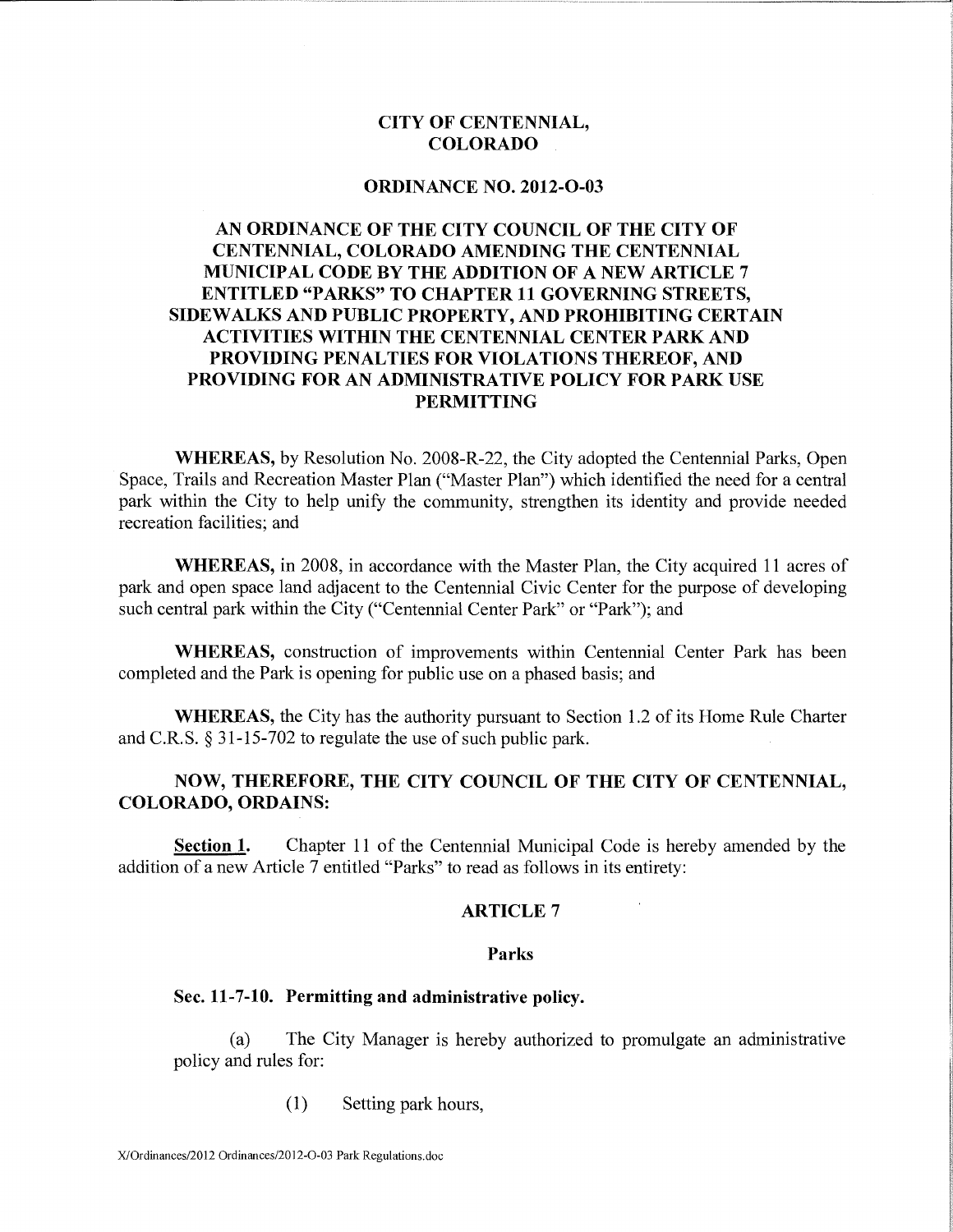- (2) use of space limitations, including temporary closures of areas of the parks,
- (3) rentals of facilities within the City's parks,
- (4) permitting of larger group gatherings, including criteria and an administrative process and appropriate fees, and
- (5) permitting for exceptions to any prohibitions generally applicable within the parks.
- (b) Such policy shall include, but not be limited to, the following:
	- (1) a preference for residents or resident businesses in reserving park facilities;
	- (2) permit fees shall be based on costs incurred by the City related to scheduled gatherings due to security, waste removal, staffing and other associated cost; and
	- (3) a requirement for proof of adequate liability insurance from event sponsors when greater than 75 persons attend such event.

## Sec. 11-7-20. City exception.

Except for the appropriate legally required permits related to service or sale of alcoholic beverages, as the owner of the parks, the City shall not be required to obtain permits for City-sponsored events in City parks. The prohibitions set forth in this Ordinance shall not apply to City-sponsored events that specifically authorize the activity otherwise prohibited.

## Sec. 11-7-30. Centennial Center Park; Prohibited activities.

(a) Except when a valid permit is issued by the City specifically allowing such activity, which permits may be issued only for certain of the following activities, within the Centennial Center Park, it is unlawful to:

- (1) Place or post signs other than during an event and in conformity with the permit which specifically designates allowable signage for such event.
- (2) Camp overnight except in designated areas in conformity with a City-issued valid permit.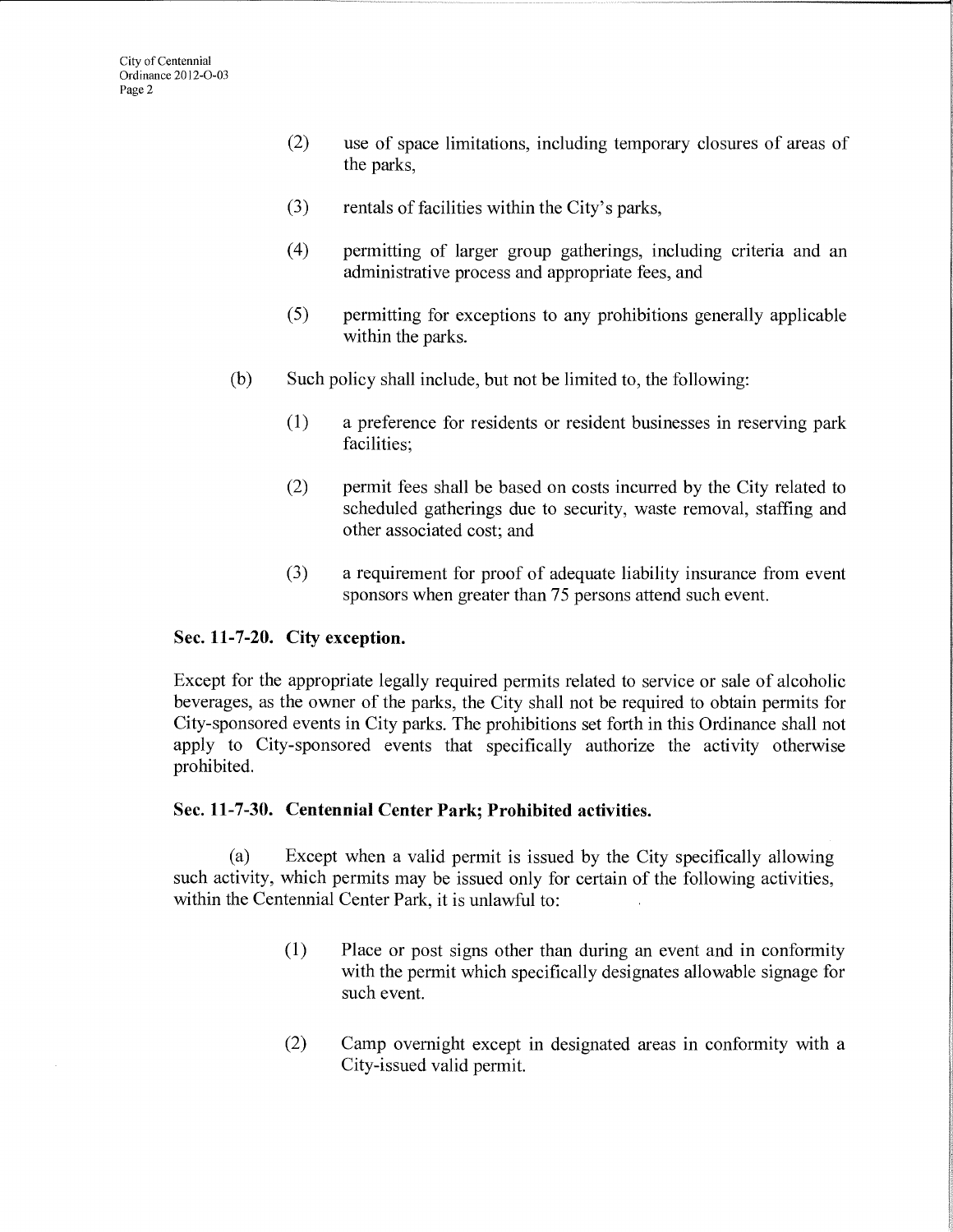- (3) Enter or remain in or refuse to leave any park during those times when the park is not open for public use as posted. Such restrictions do not apply to City personnel performing security or park maintenance services or when a valid City-issued permit has been issued allowing park use at different hours.
- (4) Bathe, wade, or swim in any of the waters or water features, except in areas authorized for such activity and posted as authorizing such activity.
- (5) Permit any pets in the water play area.
- (6) Enter any fenced park at any point other than paved or gated access points.
- (7) Deposit, leave or bury refuse, trash or litter except by depositing such refuse, trash or litter in designated trash receptacles. If the receptacles are full, park users must take the litter out of the park with them when they leave the park.
- (8) Install any structure including, but not limited to, tents, booths, stands, awnings, tree houses, rope swings, inflatable amusements and canopies except that temporary awnings and umbrellas for shade are permitted as long as such structures do not exceed 25 square feet and are removed when the visitor leaves the park. This prohibition shall not apply to structure(s) as may be allowed by a permit issued by the City for a specific event and within the requirements or restrictions of such permit. Applications for such permits shall require the applicant to provide the specific location, size and duration of presence of such structure(s) and other such information as may be required by the City.
- (9) Operate remote control or control-line devices in the air or on the ground.
- (10) Ride bicycles, scooters, skateboards, roller skates, roller blades or similar wheeled recreational equipment.
- (11) Use any amplified sound system that produces sound audible beyond 25 feet. This prohibition shall not apply to sound systems as may be allowed by a permit issued by the City for a specific event and within the requirements or restrictions of such permit. Applications for such permits shall require the applicant to provide the specific time, location and volume limits and other such information as may be required by the City.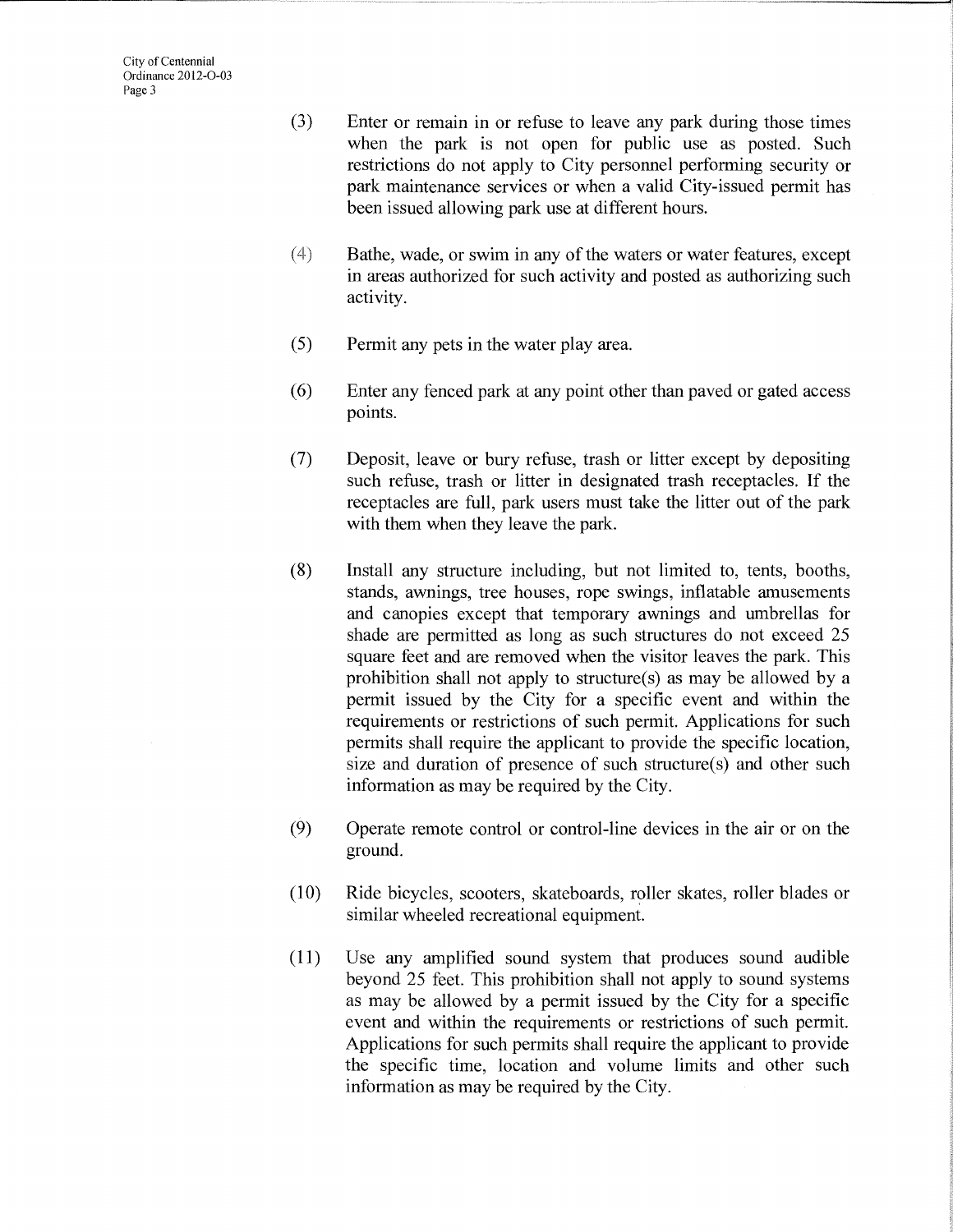- (12) Stick or place any handbill, poster, placard or painted or printed matter upon any public building, or upon any fence, power or light pole, telephone pole or other public structure.
- (13) Smoke, except in designated smoking areas if provided.
- (14) Play or practice golf or archery.
- (15) Bring into, possess, or have any glass bottle or container.
- (16) Discharge explosives or fireworks or operate or launch model rockets or other devices which use an explosive charge.
- (17) Use any park area for any private enterprise or to sell or offer for sale any tangible or intangible goods or services. This prohibition shall not apply to private enterprises or selling or offering for sale any tangible or intangible goods or services as may be allowed by a permit issued by the City for a specific event and within the requirements or restrictions of such permit. Applications for such permits shall require the applicant to provide the specific time, location and other such information as may be required by the City.
- (18) Park motor vehicles overnight unless authorized by a permit issued by the City specifically authorizing such activity for the limited purpose of transporting materials for special events.
- (19) Sell, serve, dispense, or consume any alcoholic beverage or 3.2% beer or possess an open container of any alcoholic beverage or 3.2% beer in a park or park parking area, except during an event authorized by appropriate permits, including the appropriate liquor licensing permit.
- (20) Permit infants or young children not yet potty-trained in the water play area without wearing a swim diaper.
- (b) Within the Centennial Center Park, it is unlawful to:
	- (1) Hunt, shoot, kill, injure, trap or maim any animal or bird.
	- (2) Permit any livestock to graze, or remain to graze, within the park.
	- (3) Destroy, vandalize, deface or damage any buildings, structures, signs, equipment, fences, gates or locks regulating access.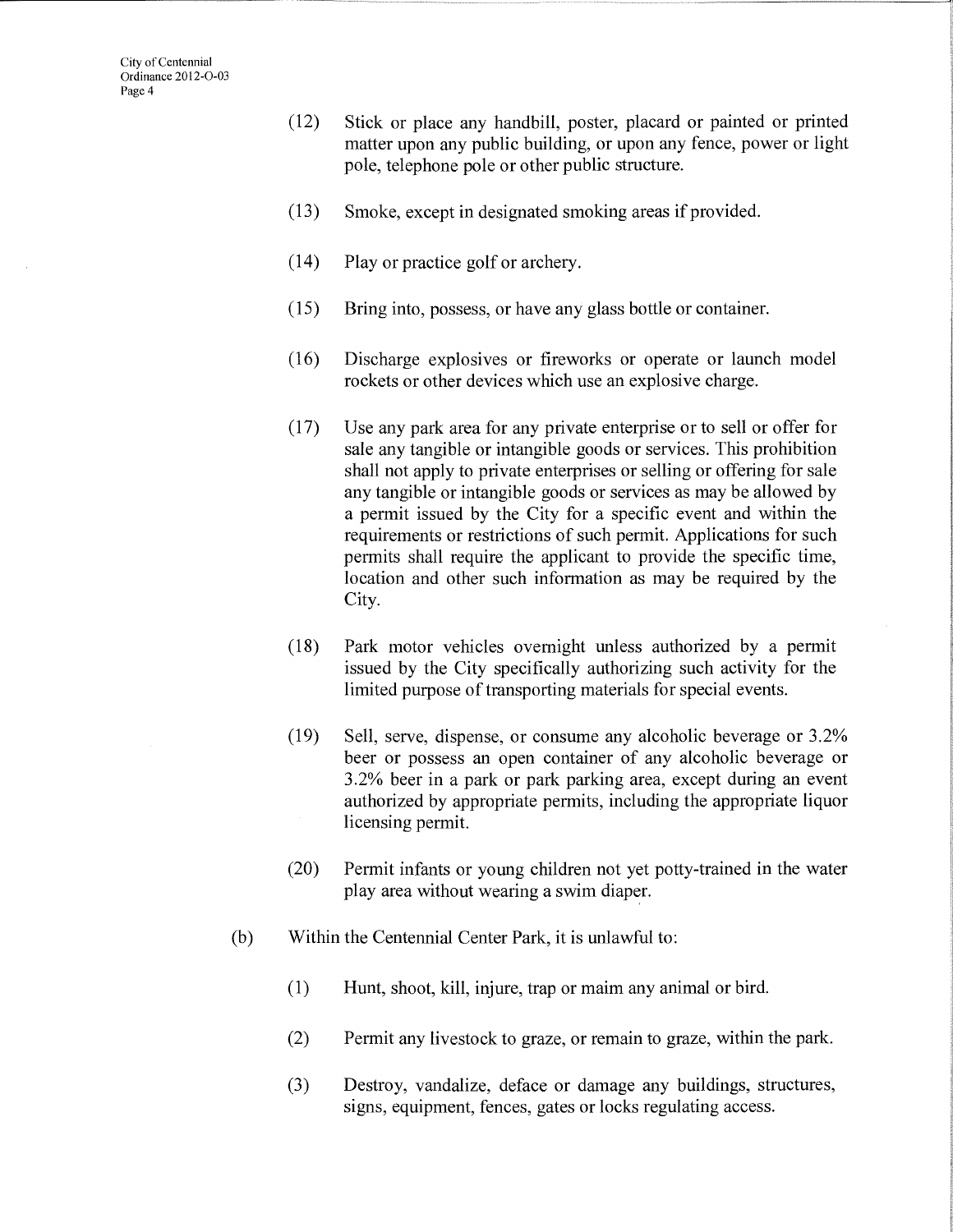- (4) Enter, without authorization, those areas and facilities posted or otherwise designated as closed to the general public.
- (5) Dispose of trash in the park that park activities do not generate.
- (6) Knowingly mar, mutilate, deface, disfigure, remove or injure beyond normal use any rocks, trees, shrubbery, flowers, wildflowers or other features of the natural environment.
- (7) Knowingly remove, cut down, uproot, break or otherwise destroy any living trees, shrubbery, flowers, wildflowers or natural flora.
- (8) Build a fire at any location other than City-installed pits or grills, or to leave any fire unattended or fail to completely extinguish any fire.
- (9) Operate motor vehicles, except on designated roadways open to public use.
- (10) Knowingly possess an unconcealed firearm of any description, or a concealed firearm of any description, unless authorized to do so pursuant to C.R.S. § 18-12-214, or any air rifle, spring-gun, bow and arrow, sling paintball gun, air soft gun or any other weapon potentially inimical to wildlife or dangerous to human safety, or any instrument that can be loaded with and fire blank cartridges, or any kind of trapping device.
- (11) Shoot into park areas from beyond park boundaries.
- (12) Bring horses or other animals, except dogs, into the park.

(c) In addition to the prohibited conduct and the prohibited activities set forth in subsections (a) and (b) of this Section, as regulated elsewhere in this Code, it shall also be unlawful within the Centennial Center Park to:

- (1) Leave on any park property, except in designated trash receptacles, or in any waters within park property, the fecal matter of any animal that one owns, possesses, or keeps, as regulated by Section 7-7-320 and punished in accordance with Section 7-7-170(d) of the Centennial Municipal Code.
- (2) Permit any dog to run or otherwise fail to keep any dog on a leash of not greater than 10 feet held by a person of sufficient age and physical ability to restrain as regulated by Section 7-7-410 and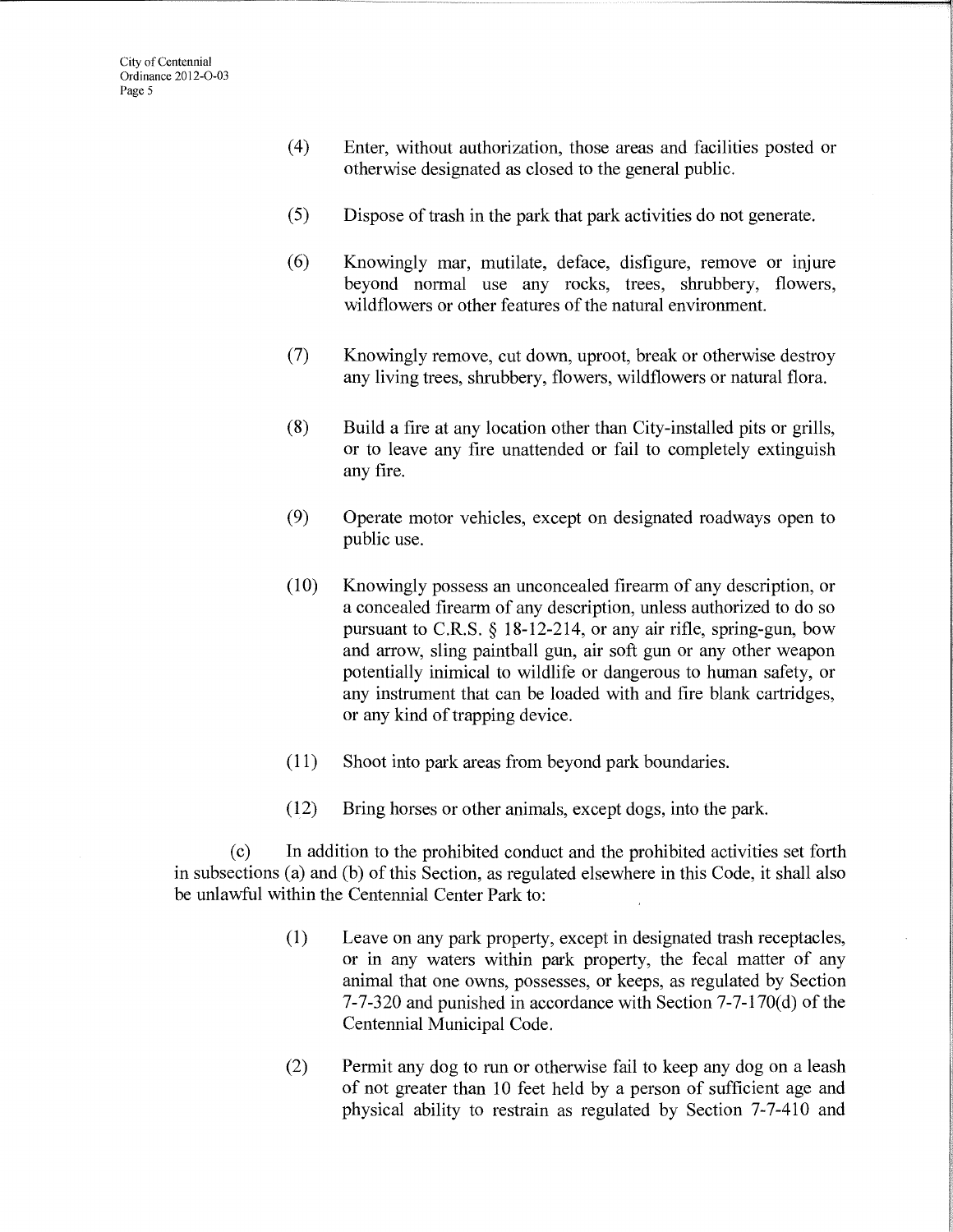punished in accordance with Section 7-7-170(e) of the Centennial Municipal Code.

(d) In addition to the prohibited conduct and the prohibited activities set forth in subsections (a) (b) and (c) of this Section, it shall be unlawful within the Centennial Center Park to:

- (1) Fail to comply with the terms of any permit issued for use of the park, including any permit which allows an exception to any of the prohibitions of this Article 7.
- (2) Violate any applicable City ordinance or state law.

# **Sec. 11-7-40. Notice of rules.**

The City shall erect signs listing the rules and regulations set forth in this Article 7 in simplified language at all parks. The placement of such signs shall not be a prerequisite to or affect the City's ability to enforce any of the rules or regulations adopted in this Article 7.

# **Sec. 11-7-50. Penalties.**

(a) Each separate day or any portion thereof during which any violation of Section 11-7-30 occurs or continues shall constitute a separate offense, and upon conviction thereof, shall be punishable as herein provided.

(b) Any person convicted of violating any provision of subsection (a) of Section 11-7-30 shall be fined a minimum of fifty dollars (\$50.00) for the offense.

(c) Any person convicted of violating any provision of subsection (b) of Section 11-7-30 shall be fined a minimum of one hundred dollars (\$100.00) for the offense.

(c) Any person convicted of violating any provision of subsection (c) of Section 11-7-30 shall be punished in accordance with the Section of this Code authorizing the pealty for such violation.

(d) Notwithstanding any other provision set forth in this Section, any person charged with a violation of this Article 7 related to any incident for which there is an issue of injury or damage for which restitution by a victim may be requested or ordered, shall be issued a summons and complaint requiring a mandatory court appearance.

**Section 2.** Effective Date. Except as otherwise expressly provided herein, the provisions of this Ordinance shall become effective thirty (30) days after publication following final passage.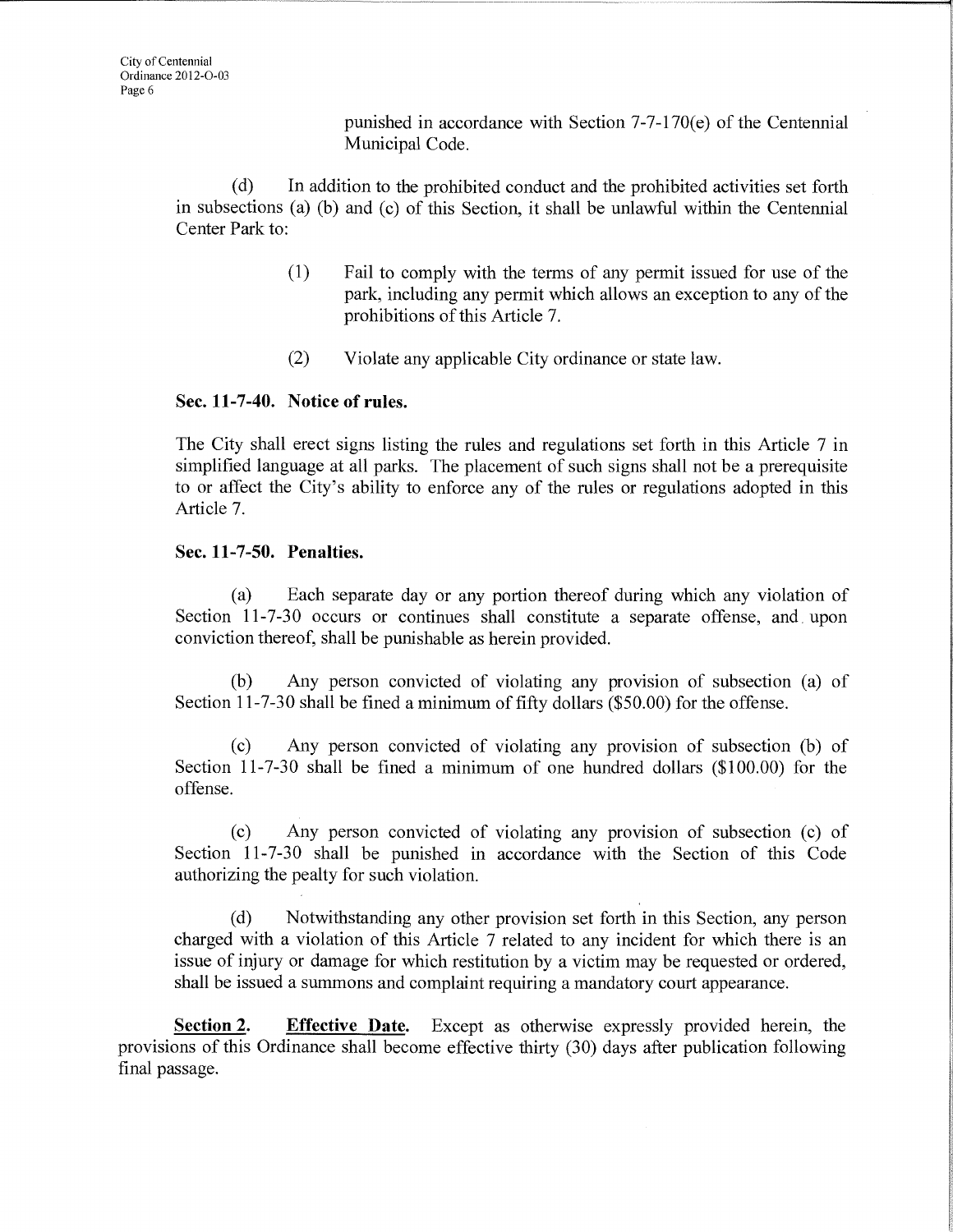City of Centennial Ordinance 2012-0-03 Page 7

INTRODUCED, READ, AND ORDERED PUBLISHED BY THE CITY COUNCIL OF THE CITY OF CENTENNIAL, COLORADO, UPON A MOTION DULY MADE, SECONDED AND PASSED AT ITS REGULAR MEETING HELD ON THE  $\&mathcal{O}(\mathcal{B})$  DAY OF *Eektahji* 2012.

CITY OE CENTENNIAL By: Cathy A. Noon, Mayor

Approved as to Form: **;r4** it071 *lriA•* 

For City Attorney's

I hereby certify that the above Ordinance was introduced to the City Council of the City of Centennial at its meeting of  $\frac{1}{2} \frac{1}{2} \frac{1}{2}$  (a) 2012 and ordered published one time by title only in *The Villager* newspaper on  $\frac{1}{2} \frac{1}{2}$ , 2012, and in full on the City web site in according e, with Section 2-1-110 of the Municipal Code.



ATTEST:

City Clerk or **Deputy City Clerk** 

**FINALLY ADOPTED, PASSED, APPROVED WITH** AMENDMENTS, IF ANY, AND ORDERED PUBLISHED BY **TITLE ONLY, IN** *THE VILLAGER* NEWSPAPER AND IN FULL ON THE CITY WEB **SITE IN ACCORDANCE** WITH SECTION 2-1-110 OF THE MUNICIPAL CODE **BY THE CITY COUNCIL OF THE** CITY OF CENTENNIAL, COLORADO, UPON A MOTION DULY MADE, SECONDED AND PASSED AT ITS MEETING HELD ON THE 22 of DAY OF *Yelniary*, 2012, BY A VOTE OF  $\frac{9}{2}$  IN FAVOR AND  $\bigcirc$ 

**CITY OF CENTENNIAL**  *r*  **By:**  Cathy A. Noon, Mayor

I hereby certify that the above Ordinance was finally adopted by the City Council of the City of Centennial at its meeting of *Lobrangue* 2, 2012, and ordered published by title only, one time by *The Villager* newspaper on **Algebrary**, 2012 and in full on the City web site in accordance with Section 2-1-110 of the Municipal Code.